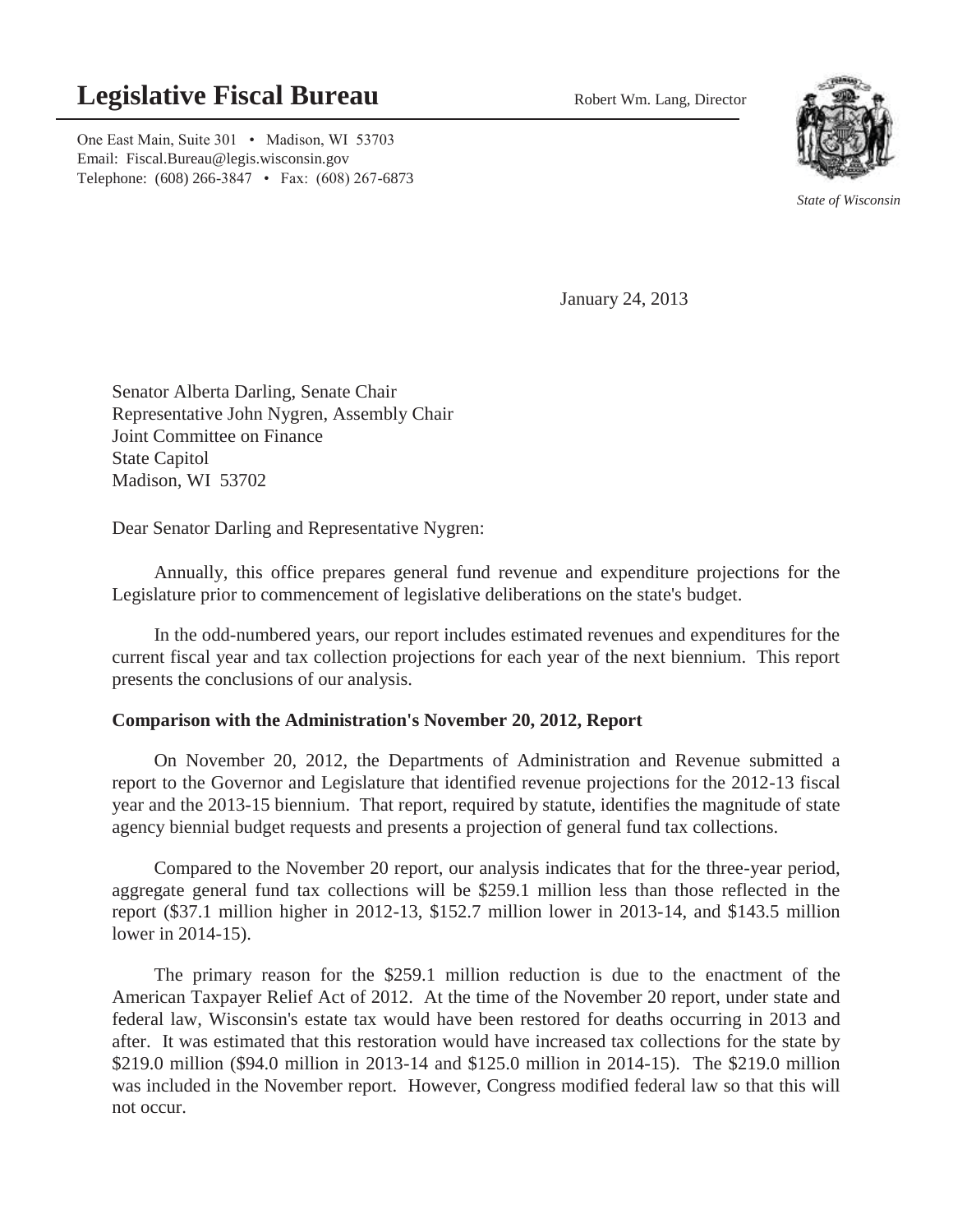Based upon the November report, the administration's general fund condition statement for 2012-13 reflects a gross ending balance (June 30, 2013) of \$348.1 million and a net balance (after consideration of the \$65.0 million required statutory balance) of \$283.1 million.

 Our analysis indicates a general fund gross balance of \$484.7 million and a net balance of \$419.7 million. This is \$136.6 million above that of the administration's report. The 2012-13 general fund condition statement is shown in Table 1.

#### **TABLE 1**

#### **Estimated 2012-13 General Fund Condition Statement**

|                                          | 2012-13          |
|------------------------------------------|------------------|
| <b>Revenues</b>                          |                  |
| Opening Balance, July 1                  | \$342,088,000    |
| Taxes                                    | 13,799,100,000   |
| <b>Departmental Revenues</b>             |                  |
| <b>Tribal Gaming</b>                     | 24,077,000       |
| Other                                    | 616,710,400      |
| Total Available                          | \$14,781,975,400 |
| <b>Appropriations</b>                    |                  |
| Gross Appropriations                     | \$14,755,176,400 |
| Transfers to:                            |                  |
| <b>Transportation Fund</b>               | 137,627,000      |
| <b>Budget Stabilization Fund</b>         | 9,953,500        |
| <b>Compensation Reserves</b>             | 61,910,000       |
| <b>Biennial Appropriation Adjustment</b> | $-10,548,300$    |
| <b>Sum Sufficient Reestimates</b>        | $-72,722,200$    |
| Less Lapses                              | $-584, 153, 100$ |
| Net Appropriations                       | \$14,297,243,300 |
| <b>Balances</b>                          |                  |
| <b>Gross Balance</b>                     | \$484,732,100    |
| <b>Less Required Statutory Balance</b>   | $-65,000,000$    |
| Net Balance, June 30                     | \$419,732,100    |

 The factors that cause the \$136.6 million difference between the administration's report and our analysis are described below. In reviewing the difference, it is important to note that the November 20 report focuses on tax collections for the three-year period and the sum of state agency budget requests for 2013-15. The report does not examine departmental revenues (nontax receipts deposited in the general fund) or projected expenditures for the current fiscal year. Those items were reviewed in our analysis and comprise a large portion of the \$136.6 million.

First, the estimated tax collections of this memorandum are \$37.1 million above the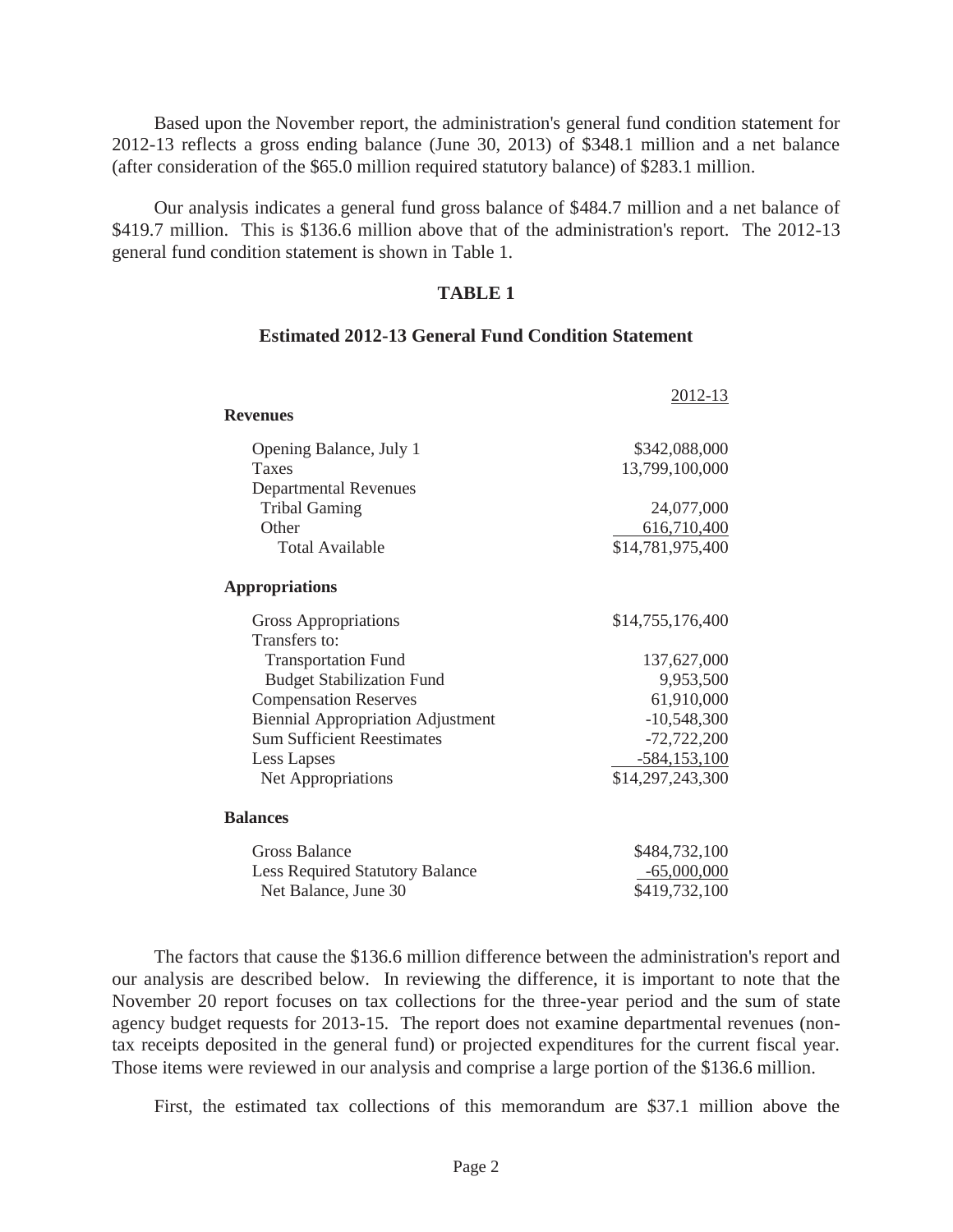administration's projections.

 Second, net departmental revenues are projected to be \$35.0 million above the amounts shown in the November 20 report.

 Third, it is estimated that net appropriations will be \$64.5 million below the amount reflected in the administration's report. Among the reasons for the difference are a reduction in estimated debt service payments (\$25.5 million), a projected lapse in the SeniorCare program (\$18.0 million), and an estimated reduction in the cost of various refundable tax credits (\$19.0 million).

# **General Fund Tax Revenues**

 The following sections present information related to general fund tax revenues for 2012- 13 and the 2013-15 biennium. The information provided includes a review of the U.S. economy in 2012, a summary of the national economic forecast for 2013 through 2015, and detailed general fund tax revenue estimates for the current fiscal year and the next biennium.

# **Review of the National Economy in 2012**

 In February, 2012, this office prepared updated revenue estimates for the 2011-13 biennium based on Global Insight, Inc.'s February, 2012, forecast for the U.S. economy. That forecast called for moderate growth in 2012 and 2013, following an improvement in U.S. economic activity in the second half of 2011. Real (inflation-adjusted) gross domestic product (GDP) growth was estimated at 2.1% in 2012 and 2.3% in 2013. Risks to the forecast included weakened economic conditions among international trading partners (Europe and China) and severe tightening of domestic fiscal policy at the beginning of 2013.

 At the time Global Insight issued its February, 2012, forecast, evidence of a virtuous cycle in which employment, incomes, and consumer spending would increase together began to mount. However, the forecast cautioned that the mild 2011-12 winter might overstate employment, construction, and auto sales, since seasonal adjustment procedures might overstate growth when compared to winter months in prior years. In addition, seasonal adjustment procedures following the economy's severe downturn in late 2008 and early 2009 could have also been affecting the measurement for seasonally adjusted growth. Tightening of federal fiscal policy following the expiration of stimulus spending in 2012 was expected to hinder growth. As noted, real GDP growth was estimated at 2.1% for 2012.

 The economy grew inconsistently in 2012, with relatively strong growth in the first and third quarters offset by weaker growth in the second and fourth quarters. In the first quarter, Global Insight's recession risk dropped from a probability of 30% to 20% as strong employment gains and pent-up consumer demand for durable goods, particularly light automobiles, drove first quarter personal consumption to an annualized growth rate of 5.0%. Global Insight anticipated that consumer spending could not maintain this pace, noting that high debt burdens, low housing prices, increases in consumer prices outpacing wage growth, and a lack of confidence in government policy would cause spending growth to moderate over the remainder of the year. In the second quarter, rather than GDP growth accelerating to reflect strong job growth,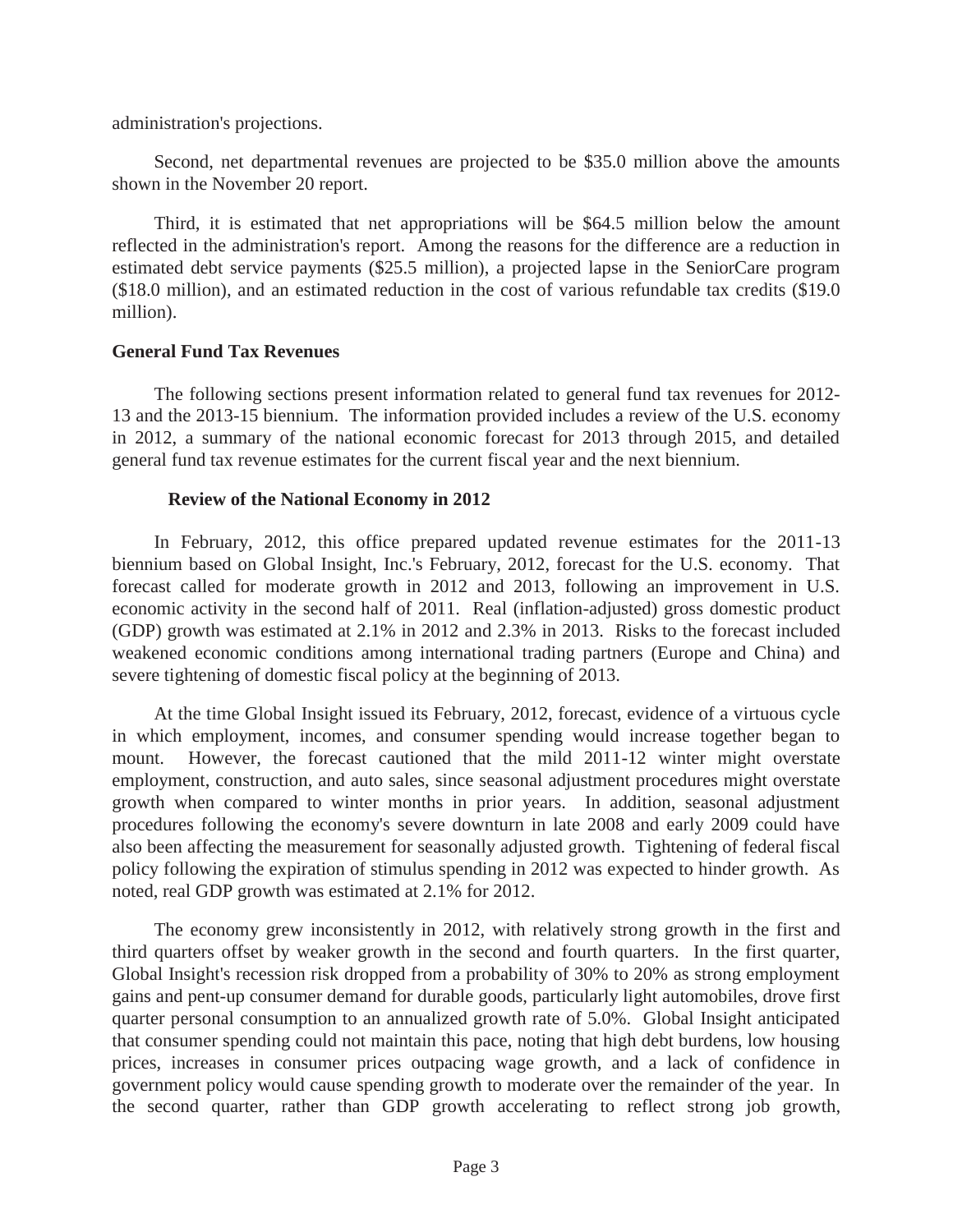employment slowed to meet GDP growth. The economy experienced a mid-year slump in 2012, similar to the one that occurred in 2011. In the third quarter, an expected increase in federal defense spending, in conjunction with strong growth in residential fixed investment and purchases of durable goods, helped lift annualized real GDP growth to 3.1%, as compared to 1.3% in the second quarter. Conversely during the fourth quarter, a corresponding drop in federal defense spending occurred, which helped reduce the annualized fourth quarter growth rate to 1.0%. Hurricane Sandy, which caused major destruction and economic disruption in the northeast, was estimated to reduce fourth quarter growth by 0.3%.

 Energy prices faced downward pressure in 2012. The unseasonably warm winter at the beginning of the year drove down demand for natural gas, increased inventories, and helped bring 2012 gas prices down to levels that had not been seen in over a decade. Domestic oil production surged by 935,000 barrels per day from October, 2011, to October, 2012. Two states, Texas and North Dakota, accounted for 80% of this growth. Production increased over that period by 30.5% in Texas and 52.4% in North Dakota. Increased foreign oil production in Canada, Iraq, Brazil, and Kazakhstan, coupled with global growth remaining sluggish during 2012, also added downward pressure to prices. In spite of these factors, oil prices increased briefly in the first quarter of 2012 after tensions between the United States and Iran heightened over political and economic sanctions on Iran. The potential for trade route disruptions did provide some upward pressure on oil prices throughout the year, but the average annual price for oil was \$8 (7.1%) per barrel lower in 2012 than Global Insight had projected in its February forecast.

 Possibly the biggest cause of uncertainty for business investment and growth in 2012 was anticipating how Congress would deal with the looming "fiscal cliff", a combination of acrossthe-board tax increases and steep spending cuts that were scheduled to take effect on January 1, 2013. According to Global Insight, if this combination of tax increases and spending cuts would have taken effect as scheduled, estimated real GDP growth in 2013 would have been reduced by 2.4%. The forecast assumed that the cuts to defense spending, nondefense spending, and tax increases in 2013 would not occur, and instead would be replaced with a combination of tax increases and cuts to Medicare, Medicaid, Social Security, and nondefense spending that would phase in over several years, beginning in 2014. There is evidence that uncertainty over future tax rates and spending cuts had an effect on economic activity in 2012. In anticipation of the scheduled expiration of cuts to the tax rates on capital gains and dividends, corporations made special dividend payments in the fourth quarter of 2012. Global Insight estimates that an additional \$10 billion of dividend payments were made in the fourth quarter that otherwise would not have occurred.

 There was an additional element of uncertainty during 2012 with regards to economic growth among the United States' major international trading partners. Worries that the European recession could become more severe, due to either a tightening of credit markets in southern countries or a Greek exit from the European Union, created concern that the recession could spread across the Atlantic. China, a destination for approximately 7% of U.S. exports, began to show slower growth during 2012. Concern that China might face a steep slowdown also served to undermine business confidence. Global Insight expected a rebound to growth in Japan following the Fukushima earthquake, but that rebound failed to materialize in 2012. In addition,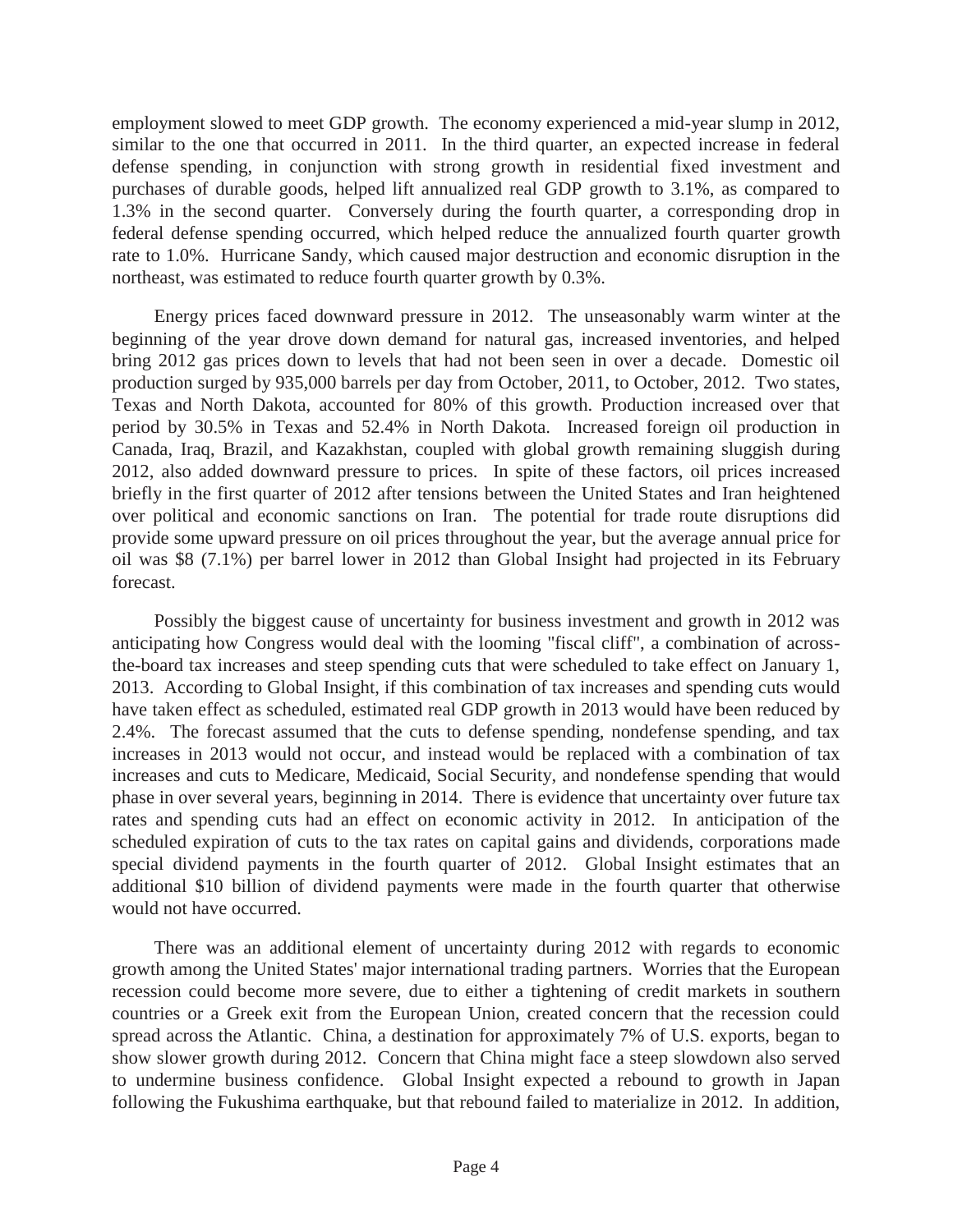the threat of military conflict with Iran was a concern, which could have disrupted trade and created an oil price spike (as noted, oil futures did increase temporarily when tensions began to rise between the U.S. and Iran). While these concerns did not materialize to as severe a magnitude as feared during 2012, reduced confidence from uncertainty in international trade may have been a drag on business investment and overall growth. Among major trading partners, real GDP growth was 1.2%, slightly higher than the February 2012 forecast of 1.0%. Growth in international trade, however, was slower in 2012 than anticipated, with growth in exports of 4.5% and imports of 3.2% as compared to the February forecast's estimate of 4.8% for export growth and 5.8% for import growth.

 Partly in response to uncertainty in domestic fiscal policy and concerns over foreign economic conditions, the Federal Reserve maintained an accommodative monetary policy in 2012. The Fed held the federal funds rate between 0.00% and 0.25% and continued "Operation Twist" throughout the year. Operation Twist was a program that began in 2011 and consisted of purchasing approximately \$45 billion in longer-term Treasury securities per month, while selling shorter-term Treasury securities, in an attempt to put downward pressure on long-term interest rates. In addition to these maturity extensions, the Fed launched another round of quantitative easing (QE3) at the September 12-13 Federal Open Markets Committee (FOMC) meeting. Under QE3, the Fed pledged to purchase \$40 billion in mortgage-backed securities each month, with no end date or purchasing limit stated, until the labor market outlook improves sufficiently. With regards to the federal funds rate target, the Fed began the year providing an estimate of when a rate increase would first occur. At the beginning of the year, the Fed projected its first rate increase would occur in late 2014, but that date was later pushed back to mid-2015. At the December 11-12 FOMC meeting, the Fed eliminated its date-based guidance for when the first increase in the federal funds rate might occur and, instead, provided more clarity to markets by describing what economic thresholds would need to be met before the Fed would consider increasing the federal funds rate.

# **National Economic Forecast**

 Global Insight's January, 2013, forecast calls for slower economic growth in 2013, followed by increases in 2014 and 2015. While fundamental parts of the economy, such as housing, are improving, weak growth in the fourth quarter of 2012 coupled with impediments from federal fiscal policy are expected to slow growth in 2013 compared to 2012. The American Taxpayer Relief Act of 2012 (the "fiscal cliff" legislation) averted most of the scheduled higher tax rates and spending reductions, but expiration of the 2% payroll tax cut and increased taxes on high-income earners are expected to hamper growth. The fiscal cliff legislation: (a) delayed discretionary defense and nondefense sequestration cuts for two months; (b) extended emergency unemployment insurance benefits through 2013; (c) prevented a severe cut in reimbursement rates to Medicare providers; (d) permanently indexed the alternative minimum tax; (e) permanently extended the Bush-era marginal income tax rates for individuals earning less than \$400,000 and married couples earning less than \$450,000; (f) permanently set the maximum capital gains and dividend tax rate at 15% for individuals earning less than \$400,000, but raised the top rate on capital gains and dividends from 15% to 20% for higher-income taxpayers;  $(g)$ reinstated the personal exemption phase-out and the phase-out of itemized deductions for individuals earning more than \$250,000 (or married couples over \$300,000); (h) raised the top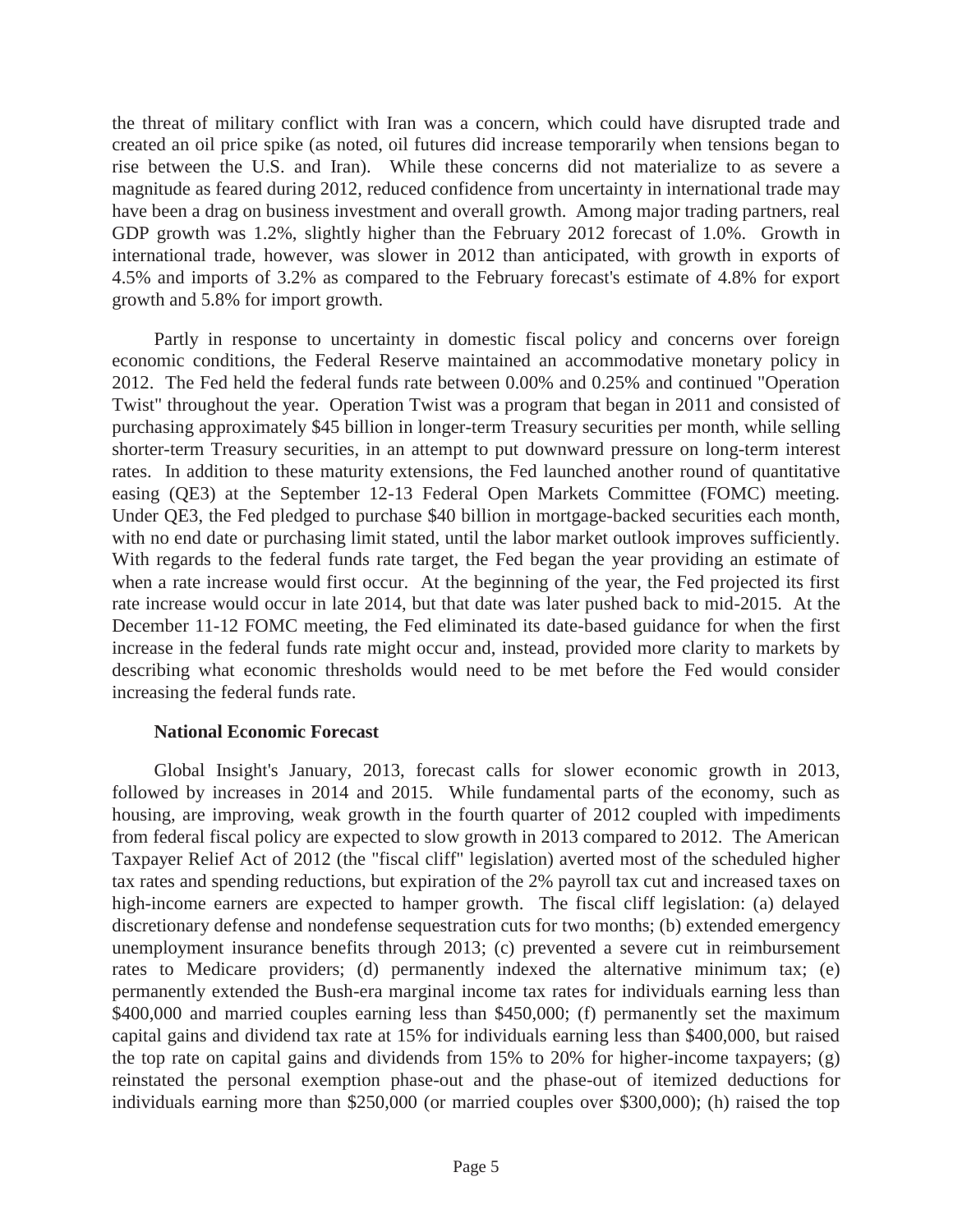estate tax rate to 40% with a \$5 million exemption; (i) extended certain tax credits for five years; and (j) extended the 50% "bonus" depreciation allowance provision, as well as other business incentives, for one year. Global Insight had not previously expected that the 2% payroll tax cut would expire in 2013, and now estimates that the loss of this provision alone will reduce real consumer spending by 0.6% and real GDP by 0.4% in 2013.

 While the fiscal cliff legislation provided some clarity on federal tax rates, the bill did not deal with the major budgetary challenges facing the United States. The current statutory debt limit will need to be raised during the first quarter of 2013. If the debt limit is not raised, the federal government could be forced to reduce its expenditures, cut its services, and implement personnel reductions and emergency furloughs. In addition, even if the federal debt limit is raised, steep spending cuts to discretionary defense and nondefense spending through sequestration are scheduled to take effect in March, which would also slow the recovery. After these two budgetary challenges are dealt with, Congress will have to address funding the federal government through the second half of federal fiscal year 2013. Global Insight expects that Congress will increase the debt ceiling, but only at the last minute, and that the sequestration cuts will not occur in 2013. The forecast also anticipates that the sequestration cuts will be replaced with a combination of increases in income taxes (mostly on upper income individuals through restrictions in deductions) and with cuts in Medicare, Medicaid, Social Security, and nondefense discretionary spending, most of which will begin in January of 2014. Global Insight anticipates that the emergency unemployment insurance benefits will be phased out over several years, starting in 2014, and the 50% bonus depreciation incentive will not be extended beyond 2013.

 In addition to the assumptions on fiscal policy, Global Insight's latest forecast is also based on what it terms the following key assumptions. First, household formation is increasing demand for owner-occupied homes as compared to rental units. While housing starts are expected to show strong growth in 2013 and 2014, declining inventories over the forecast period are expected to result in rising home prices. Second, business spending on equipment and software is expected to remain an important driver of GDP growth. Third, oil prices will soften over the medium term as increased supplies in the United States, Canada, Iraq, Brazil, and Kazakhstan exceed domestic and global demand. Fourth, the Federal Reserve will continue its policy of quantitative easing through 2014 and will keep the federal funds target rate between 0.00% and 0.25% through the fourth quarter of 2015 (when the unemployment rate is expected to fall below 6.5%). Fifth, the euro will weaken against the U.S. dollar to a low of \$1.18 per euro in May, 2014 (coinciding with Greece exiting the Eurozone), whereas the value of the U.S. dollar will remain constant against China's renminbi in 2013. Sixth, global growth among the United States' major-currency trading partners will further weaken to 1.0% in 2013, with the expectation that Japan will show no growth over the next year.

*GDP.* It is estimated that real GDP grew by 2.3% in 2012. Global Insight expects reduced real GDP growth of 1.7% in 2013, primarily slowed by tightening of federal fiscal policy from the expiration of the 2% payroll tax cut, as well as increased tax rates on high-income earners. As noted, expiration of the payroll tax cut reduced Global Insight's real GDP growth forecast by 0.4% in 2013. Real GDP is expected to grow at a rate of 2.7% in 2014 and 3.4% in 2015. Nominal (current-dollar) GDP is expected to track a similar course, decelerating from estimated growth of 4.1% in 2012 to growth of 3.3% in 2013, followed by accelerated growth of 4.4% in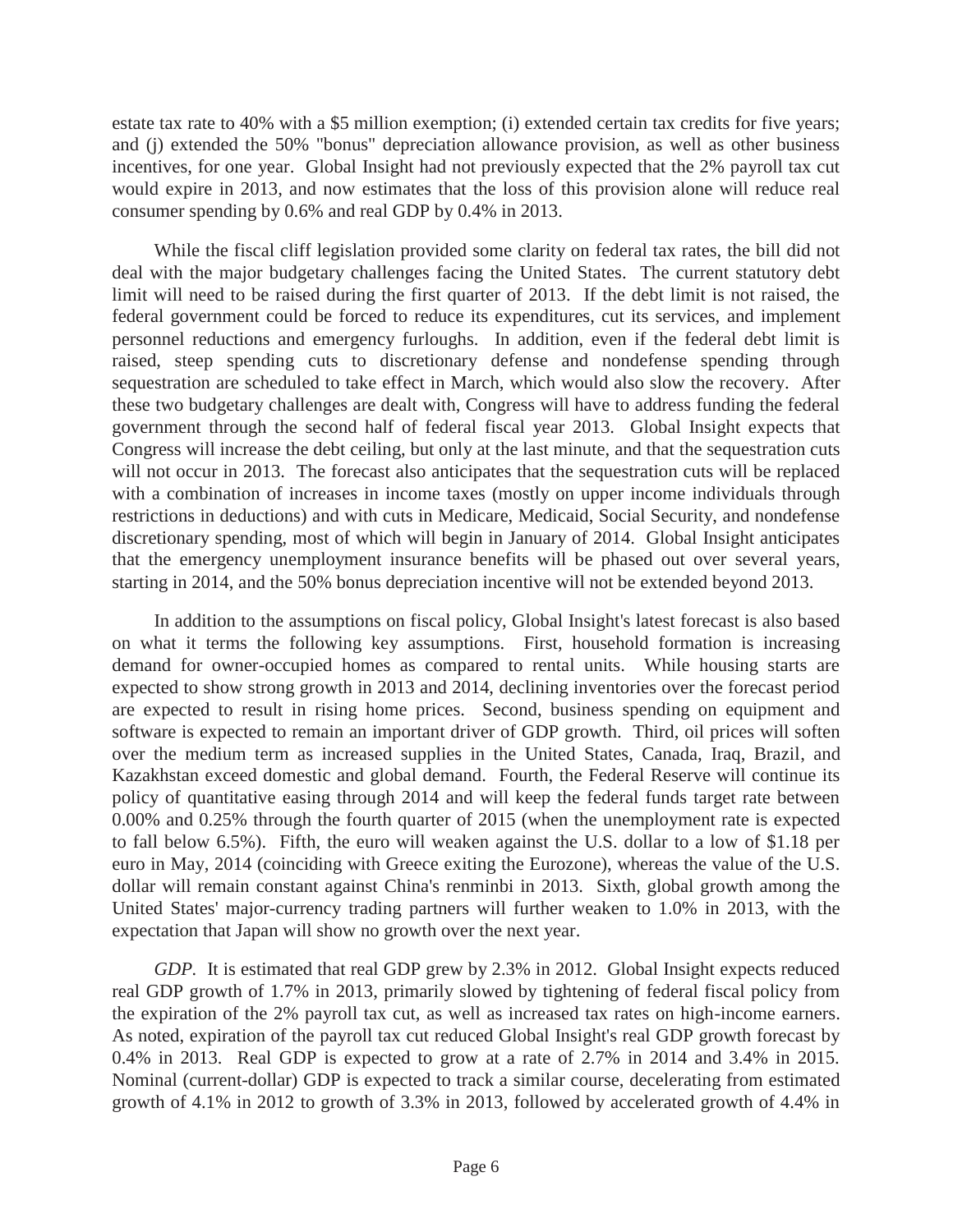#### 2014 and 5.0% in 2015.

 *Consumer Prices.* Inflation was relatively low in 2012, as the consumer price index (CPI) increased by 2.1%. Global Insight expects even lower levels of inflation throughout the nearterm forecast period, with CPI increasing by 1.4% in 2013, 1.7% in 2014, and 1.6% in 2015. Global Insight expects inflation to remain low due to the global slowdown reducing demand for commodities, reduced oil prices as global demand grows at a slower rate than supplies, and relatively high levels of domestic unemployment tempering price increases. Food costs are expected to provide upward pressure on prices, as the effects of last summer's drought will continue to influence food prices over the next year. Core CPI, which excludes the more volatile food and energy costs, rose by 2.1% in 2012. Core CPI is expected to slightly outpace overall CPI, with projected annual increases of 1.9% in 2013, 2.0% in 2014, and 1.9% in 2015.

*Monetary Policy.* The Federal Reserve has elected to maintain a very accommodative monetary policy. As noted, at the FOMC meeting on December 11-12, 2012, the Fed chose to replace the \$45 billion per month in maturity extension of its Treasury holdings (which would have expired at the end of 2012) with \$45 billion per month in outright longer-term Treasury purchases. In addition, the Fed will maintain the current pace of mortgage-backed security purchases at \$40 billion per month. In total, the Fed is expected to expand its balance sheet by \$85 billion per month in long-term securities in an attempt to keep downward pressure on interest rates, support the housing market, support the broader recovery, and support financial markets. Global Insight expects that asset purchases will continue into 2014, perhaps tapering off in the second quarter when the unemployment rate is projected to decrease to 7.3%.

 At the December FOMC meeting, the Fed committed to continuing a near zero federal funds rate (between 0.00% and 0.25%) and provided quantitative measures as to when the Fed might increase interest rates in the future. Following that meeting, the Fed committed to keep the federal funds rate at its current level "at least as long as the unemployment rate remains above 6.5%, inflation between one and two years ahead is projected to be no more than a half percentage point above the Committee's 2% longer-run goal, and longer-term inflation expectations continue to be well anchored." It should be noted that the Fed has committed to keep interest rates low until these conditions are met, not to increasing the federal funds rate once these conditions are met. Based on this new information from the Federal Reserve, Global Insight does not expect a federal funds rate increase until the end of 2015.

 Among benchmark interest rates in 2012, the yield on the 10-year U.S. Treasury averaged 1.80%, and the rate for a 30-year conventional fixed mortgage averaged 3.66%. Global Insight expects average annual yields on 10-year U.S. Treasury notes to increase slowly over the forecast period to 2.01% in 2013, 2.60% in 2014, and 3.02% in 2015. The average annual interest rate on 30-year conventional fixed mortgages is expected to drop further in 2013 to 3.38%, before increasing in 2014 and 2015 to 3.89% and 4.63%, respectively.

 *Personal Consumption Expenditures.* Nominal personal consumption expenditures rose by an estimated 3.6% in 2012. Sales of items that are generally subject to the sales tax (most durable goods, clothing, restaurant meals and accommodations, and other taxable nondurable goods and services) grew by 5.2% in 2012, while sales of nontaxable items (food for home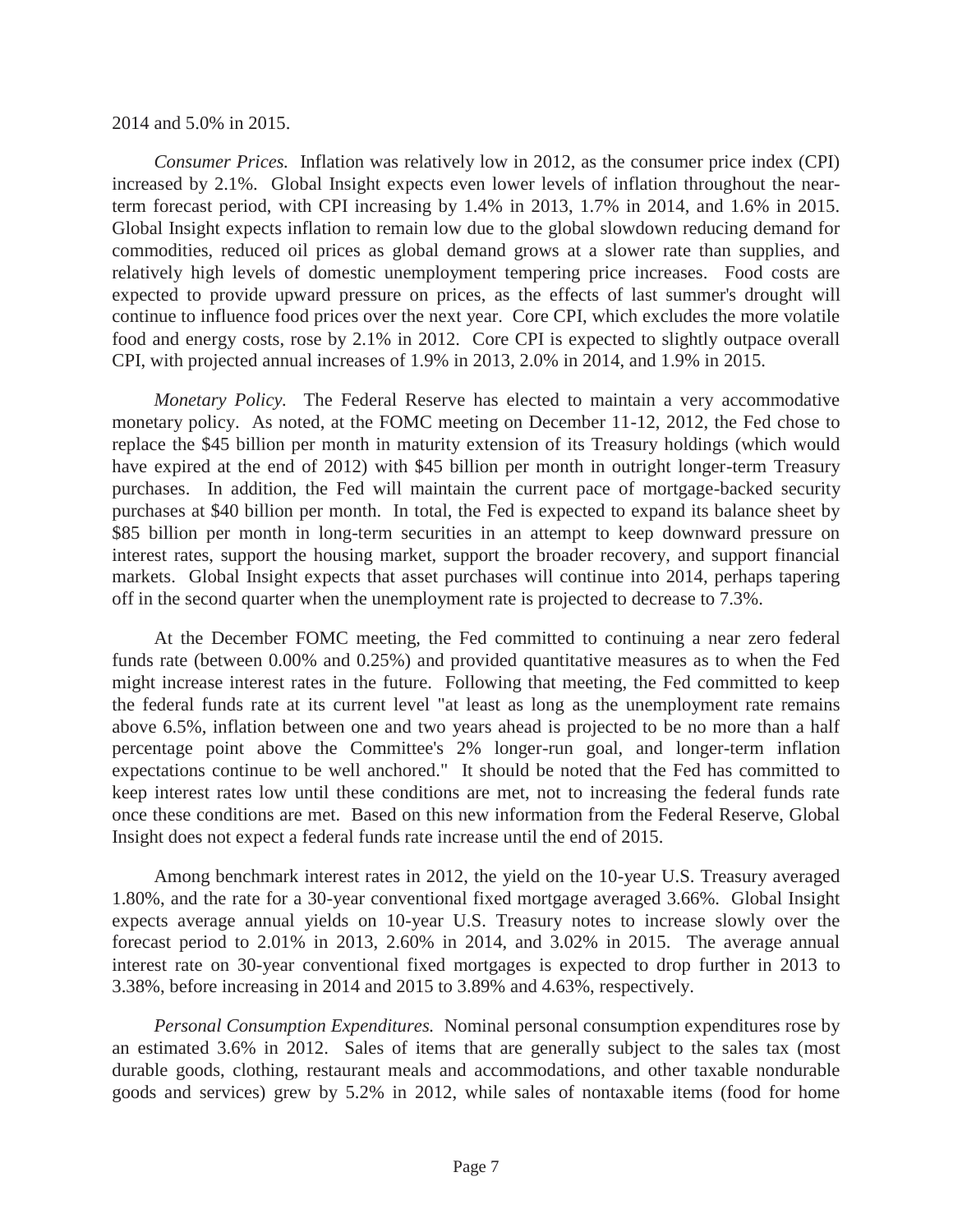consumption, gasoline, certain medical equipment and products, and most services) grew 2.9%. Spending on consumer durables was strong in 2012, with growth of 6.2%. Consumer durables were driven by sales of light vehicles, which grew 14.4%.

 In 2013, total consumer spending is projected to slow, increasing by just 2.9%. The expiration of the two percentage point reduction in payroll taxes reduced Global Insight's estimated growth for first quarter consumer spending in 2013 from 2.6% to 1.4%. Growth in consumer spending is expected to accelerate in 2014 and 2015, increasing by 4.0% and 4.2%, respectively, driven primarily by growth in motor vehicle sales and recreational services.

 *Personal Income.* Personal income grew by an estimated 3.3% in 2012, showing slower growth from 2011's rate of 5.1%. Global Insight expects continued deceleration of personal income growth in 2013 to 2.8%, followed by increases of 5.0% in 2014 and 2015, primarily due to private sector growth in wages and salaries. Government wage and disbursements are expected to show slight positive growth, but at much lower rates than the private sector.

 *Employment.* The average unemployment rate for 2012 improved to 8.1% from a 9.0% rate in 2011, however total nonfarm payrolls in the fourth quarter of 2012 were still more than 4.1 million below their pre-recession levels. The private sector began adding jobs in the second quarter of 2010, and is expected to continue this trend through the forecast period. Following an increase of 2.0 million jobs in 2012, private sector payrolls are projected to increase by 1.9 million in 2013, 2.3 million in 2014, and 2.7 million in 2015.

 Public sector employee cutbacks are expected to slow in 2013, and state and local government employers are expected to begin slowly adding positions in 2014 and 2015. Public sector payrolls fell 132,000 in 2012, and are expected to fall by 52,000 in 2013, offsetting some of the gains in private sector payroll growth. Global Insight forecasts a reversal of this trend, with growth in public sector payrolls of 37,000 in 2014 and 144,000 in 2015, due to hiring by state and local governments. Federal employee payrolls are expected to continue to fall by 2% or more, annually, throughout the forecast period, offsetting some of the employment gains in state and local government.

 Overall, total nonfarm payrolls are not expected to reach their pre-recession levels until late 2014. The nation's unemployment rate is projected to average 7.6% in 2013, 7.3% in 2014, and 6.7% in 2015. Employment gains throughout the forecast period will not be high enough to bring the unemployment rate back to pre-recession levels, as new entrants joining the workforce will offset some of the employment gains.

 *Housing.* The housing market strengthened somewhat in 2012, primarily driven by a combination of low interest rates and reduced inventories of new and existing homes. Sales of new and existing homes increased by 10.3% in 2012 to 5.1 million units, but remained 39% below the 2005 peak. At 0.8 million units, the number of housing starts increased by 26.5% in 2012, but remained 63% below the 2005 peak. Global Insight expects slow improvement in the housing market, with home inventories dropping as new home construction does not keep up with demand. Housing starts are expected to increase to 1.0 million units in 2013, 1.3 million units in 2014, and 1.6 million units in 2015. Sales of new and existing homes are expected to increase to 5.5 million units in 2013, 6.3 million units in 2014, and 6.8 million units in 2015.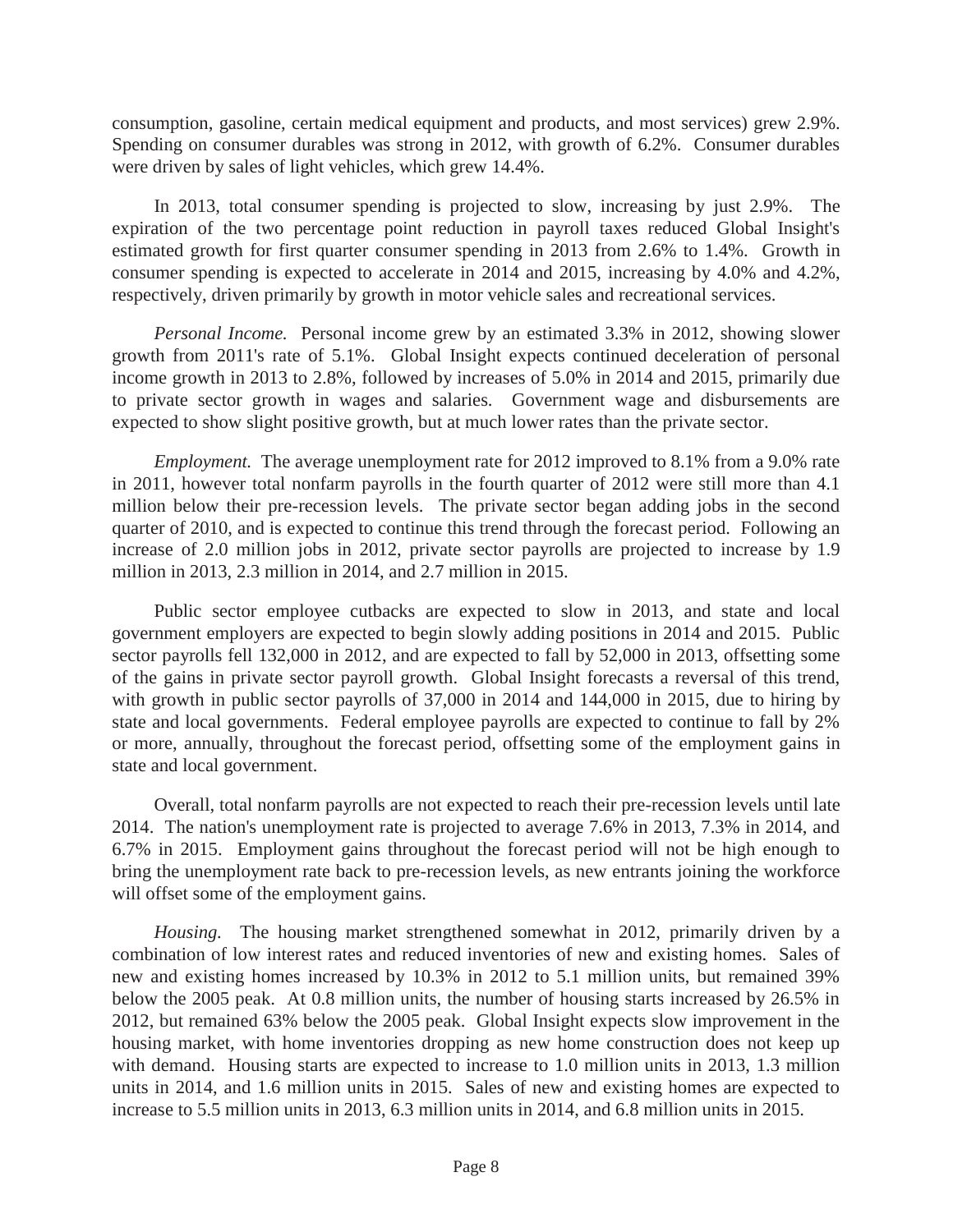Home prices began to strengthen in the second half of 2012, increasing by 2.7%. Global Insight calls for subdued growth in home prices over the near-term, increasing by 0.5% in 2013, 0.2% in 2014, and 2.3% in 2015. Prices are expected to remain below their 2006 peak throughout the forecast period.

 *Corporate Profits.* In 2012, before-tax profits posted strong growth over the prior year of 16.3%. Global Insight projects that before-tax profits will be volatile over the forecast period, contracting by 2.3% in 2013, followed by growth of 11.6% in 2014 and a 2.0% decrease in 2015. This pattern of growth is due, in part, to the scheduled expiration of 50% bonus depreciation and more generous Section 179 expensing provisions in 2014. Economic profits, which are not affected by federal tax laws, finished 2012 with relatively strong growth of 6.2%. Economic profits are expected to show much slower, but still positive growth of 0.5%, 2.2%, and 1.9% in 2013, 2014, and 2015, respectively.

 *Business Investment.* The two major categories of business investment showed positive growth in 2012. Investment in business equipment and software grew by 7.7%, and is anticipated to increase by 6.3%, 6.5%, and 8.0% in 2013, 2014, and 2015, respectively.

 Investment in nonresidential structures showed strong growth in 2012 of 12.9%, primarily driven by a sharp spike in growth in the first half of the year. Growth began slowing in the second half of 2012, and is not expected to begin accelerating again until the third quarter of 2013. Over the forecast period, Global Insight estimates a lower growth rate of 1.9% in 2013, followed by stronger increases of 10.4% in 2014 and 11.4% 2015.

 *International Trade.* In 2012, global demand for US goods and services began to decrease. Following strong growth in both exports and imports in 2010 and 2011, global trade began to slow in 2012. As the recession in Europe continues, combined with modest growth in China and sluggish outlooks in Japan, India, and Brazil, Global Insight forecasts lower (but positive) growth in the near-term. The dollar value growth of exported goods and services was 4.5% in 2012, and is expected to slow to 4.0% in 2013 before accelerating to 5.1% in 2014 and 6.6% in 2015. Imported goods are expected to follow a similar path, as businesses remain in a cautious mode, with growth of 1.1% in 2013, 4.1% in 2014, and 5.9% in 2015, following growth of 3.2% in 2012.

 The projections outlined above, which reflect Global Insight's baseline forecast, are summarized in Table 2.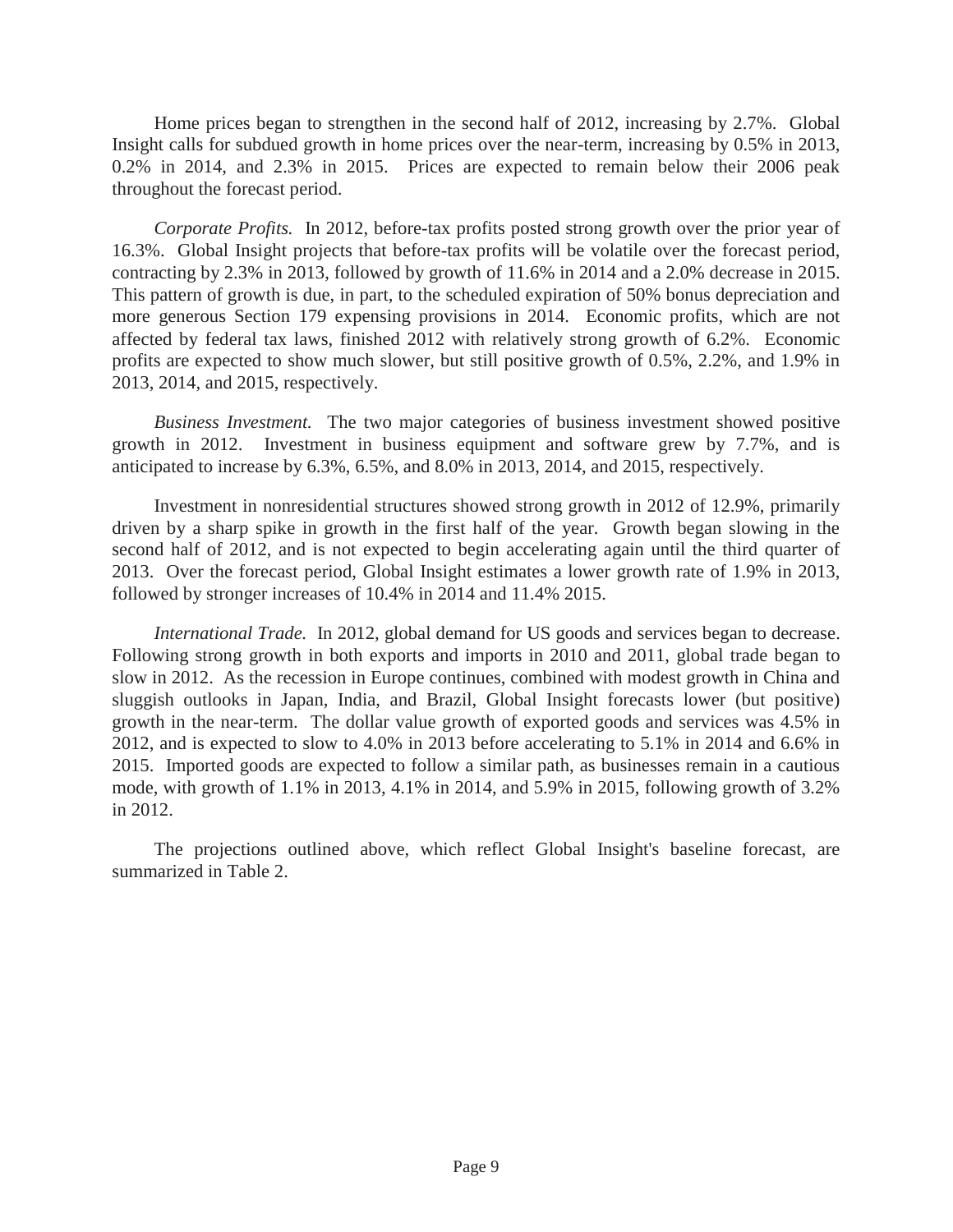#### **TABLE 2**

#### **Summary of National Economic Indicators IHS Global Insight, Inc., Baseline Forecast, January, 2013 (\$ in Billions)**

|                                            | 2012       | 2013       | 2014       | 2015       |
|--------------------------------------------|------------|------------|------------|------------|
| <b>Nominal Gross Domestic Product</b>      | \$15,688.1 | \$16,206.0 | \$16,924.9 | \$17,769.8 |
| Percent Change                             | 4.1%       | 3.3%       | 4.4%       | 5.0%       |
| <b>Real Gross Domestic Product</b>         | \$13,598.6 | \$13,835.9 | \$14,209.0 | \$14,695.8 |
| Percent Change                             | 2.3%       | 1.7%       | 2.7%       | 3.4%       |
| <b>Consumer Prices (Percent Change)</b>    | 2.1%       | 1.4%       | 1.7%       | 1.6%       |
| Personal Income                            | \$13,380.5 | \$13,758.1 | \$14,449.0 | \$15,171.5 |
| Percent Change                             | 3.3%       | 2.8%       | 5.0%       | 5.0%       |
| <b>Personal Consumption Expenditures</b>   | \$11,118.8 | \$11,443.4 | \$11,905.7 | \$12,404.7 |
| Percent Change                             | 3.6%       | 2.9%       | 4.0%       | 4.2%       |
| <b>Economic Profits</b>                    | \$1,940.8  | \$1,950.1  | \$1,992.3  | \$2,030.9  |
| Percent Change                             | 6.2%       | 0.5%       | 2.2%       | 1.9%       |
| <b>Unemployment Rate</b>                   | 8.1%       | 7.6%       | 7.3%       | 6.7%       |
| <b>Total Nonfarm Payrolls (millions)</b>   | 133.24     | 135.08     | 137.39     | 140.21     |
| Percent Change                             | 1.4%       | 1.4%       | 1.7%       | 2.1%       |
| Light Vehicle Sales (millions)             | 14.42      | 15.01      | 15.65      | 16.21      |
| <b>Percent Change</b>                      | 13.3%      | 4.1%       | 4.2%       | 3.6%       |
| Sales of New and Existing Homes (millions) | 5.060      | 5.516      | 6.275      | 6.817      |
| Percent Change                             | 10.3%      | 9.0%       | 13.8%      | 8.6%       |
| Housing Starts (millions)                  | 0.774      | 0.970      | 1.281      | 1.612      |
| <b>Percent Change</b>                      | 26.5%      | 25.3%      | 32.1%      | 25.8%      |

 Global Insight's monthly forecast also includes an optimistic scenario and a pessimistic scenario. The January, 2013, forecast assigns a 20% probability to the former. Under the optimistic scenario, the growth acceleration that is forecast for 2014 in the baseline arrives a year early with real GDP growing by 3.0% in 2013 and 4.1% in 2014. Under this scenario, consumers and businesses are relieved that the federal debt-ceiling is smoothly negotiated and equity markets react favorably to promising progress on a comprehensive, long-term fiscal plan. Policymakers will have developed a pro-growth plan to tackle sovereign-debt issues in the Eurozone under this scenario, with no country exiting the currency union, allowing U.S. growth in international trade. The optimistic scenario sees: (a) a stronger recovery in residential construction, surpassing 1.3 million housing starts by the end of 2013; (b) an improving labor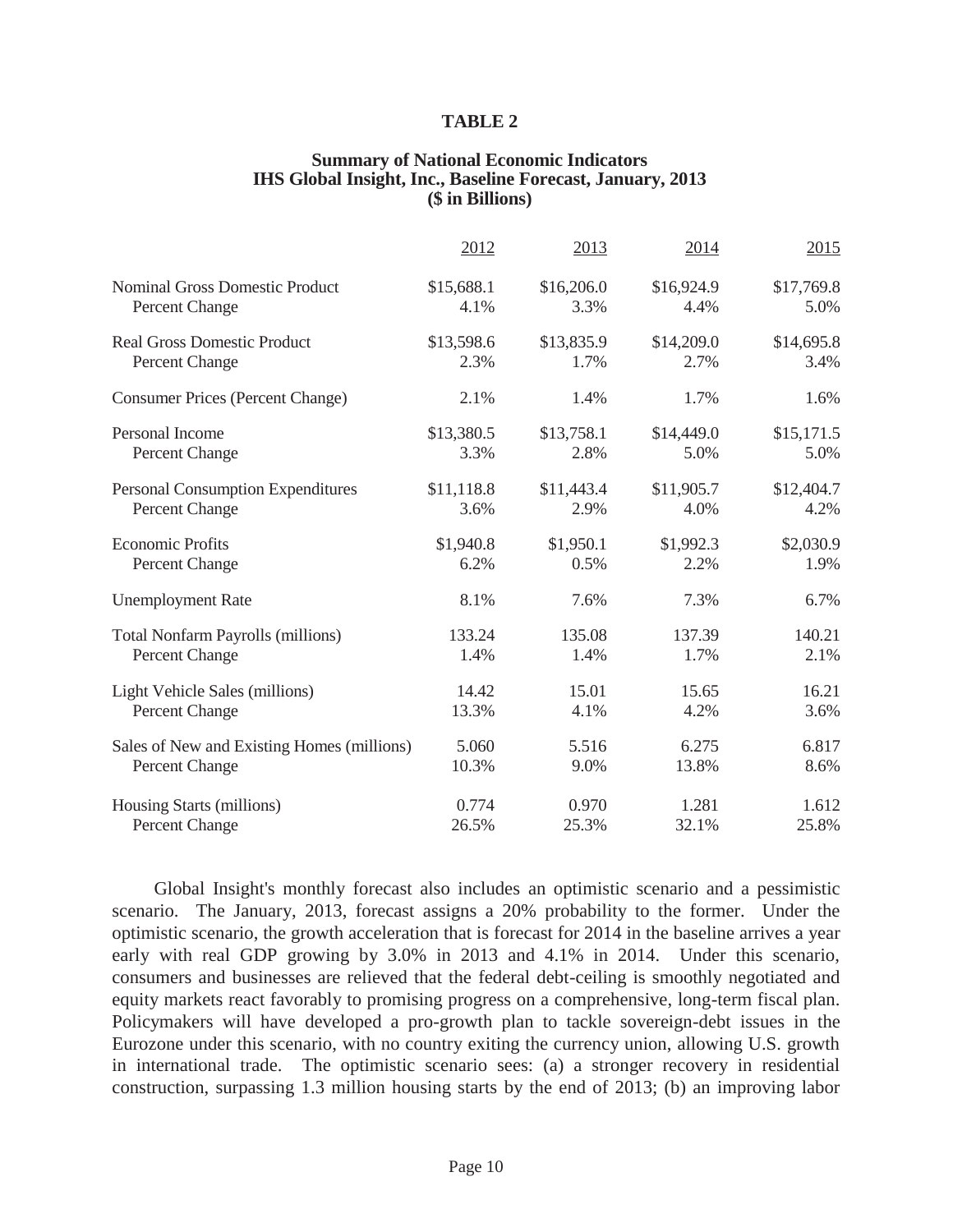market adding an average of 330,000 jobs per month by mid-2013, resulting in the unemployment rate falling to the Fed's 6.5% threshold by the end of 2013; (c) the Fed ending the latest round of quantitative easing by mid-2013 and raising the federal funds rate for the first time in the first quarter of 2014; and (d) inflation remaining benign throughout the forecast period.

 Under the pessimistic scenario (also assigned a 20% probability), the U.S. debt ceiling is only raised at the very last minute and private sector confidence and stock prices plunge due to lack of confidence in the United States government, resulting in further downgrades to the US sovereign debt rating. At the same time, policymakers cut defense and nondefense discretionary spending further than is currently scheduled to take effect in March. The European recession intensifies in this scenario after Greece is forced out of the Eurozone, ensuring that the financial struggles of Spain and Italy result in severe economic contractions and very high interest rates. Global growth is further restrained as China's growth slows. Under these domestic and global conditions in the pessimistic scenario, Global Insight forecasts a mild near-term recession in the U.S., reducing real GDP growth to 0.1% over 2013. The pessimistic scenario sees: (a) stagnant employment and weak wage gains; (b) low demand, persistent oversupply, and a high number of foreclosures dropping prices for single-family homes 7% below the baseline forecast; (c) crude oil prices dropping to \$78 per barrel in 2013, providing a cushion for incomes, and overall consumer price inflation falling to 0.8% in 2013; (d) tight production capacity and weak productivity leading to industrial production bottlenecks, which increase prices once the U.S. economy starts to recover and pent-up demand is released; and (e) the Fed expanding QE3 and not raising the federal funds rate from the currently targeted 0.00% to 0.25% range until mid-2017.

# **General Fund Taxes**

 Table 3 shows general fund tax revenue estimates for 2012-13 and each year of the 2013- 15 biennium. Over the three-year period, these estimates are \$259.1 million (0.6%) lower than the figures released by the Department of Revenue (DOR) last November. By year, the new estimate for 2012-13 is higher than DOR's projection by \$37.1 million, and the new estimates for 2013-14 and 2014-15 are lower by \$152.7 million and \$143.5 million, respectively.

 The total variance of \$259.1 million is primarily due to the estate tax. When DOR prepared their estimates in November, federal law provided that the federal credit for state death taxes would be restored for deaths occurring in 2013. Under Wisconsin law, the state imposes an estate tax exactly equal to the federal credit for state death taxes. Therefore, if the federal credit was restored in 2013, Wisconsin would begin collecting estate tax revenues in 2013-14 (there is a nine-month grace period between the date of death and the due date for estate taxes). However, the recent federal fiscal cliff legislation permanently extended the federal deduction for state death taxes, instead of restoring the federal credit. Because the Wisconsin tax is based on the federal credit, rather than the federal deduction, no estate tax revenues will be received by the state. Based on prior federal law, DOR included estate tax revenues of \$94.0 million in 2013-14 and \$125.0 million in 2014-15 (\$219.0 million over the biennium) in their estimates. With the fiscal cliff legislation, these revenues will not be realized and are not included in the new estimates shown in Table 3.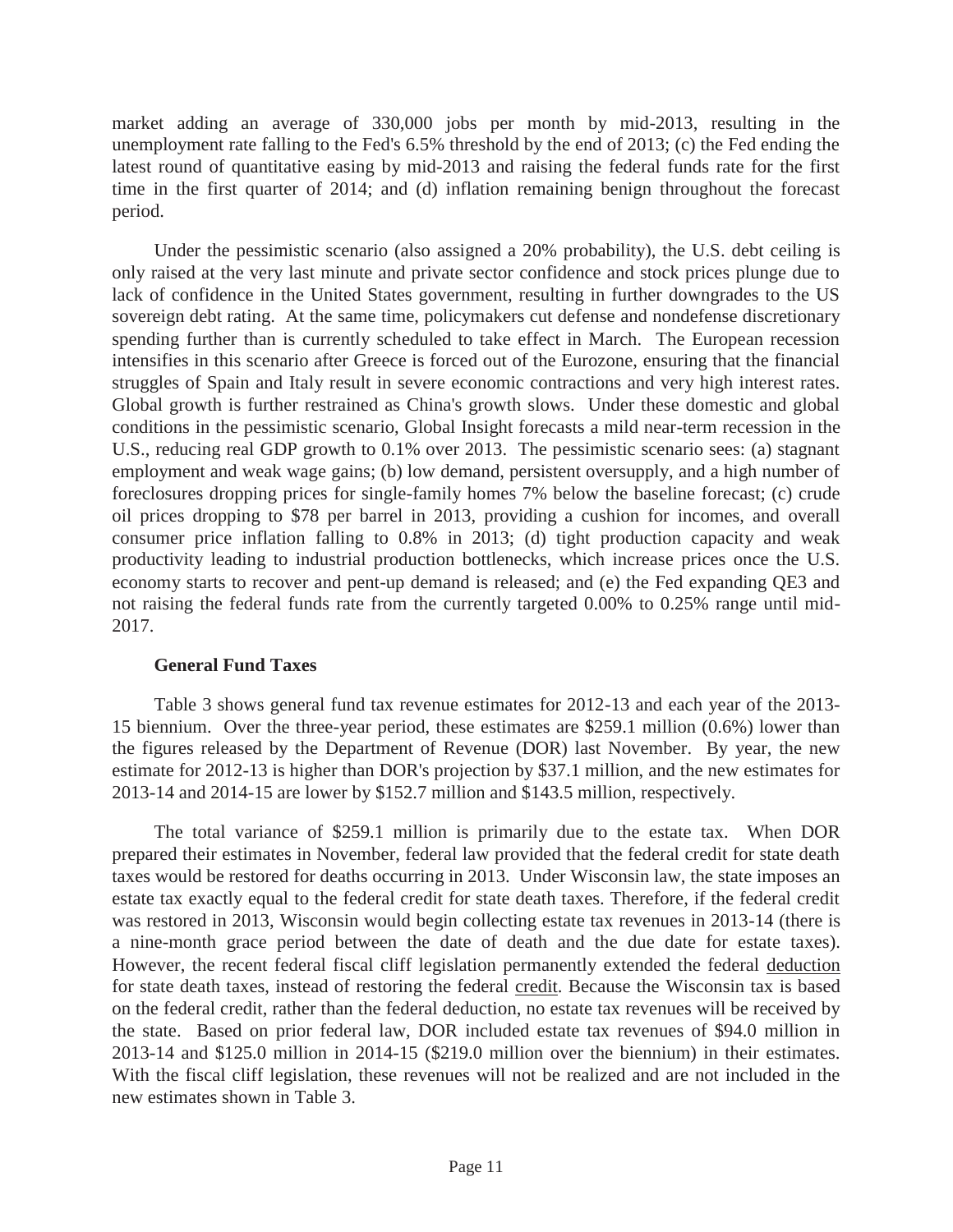There are a number of other differences between DOR's estimates and the new projections. Over the three years, individual income tax collections are estimated to be \$107.5 million higher and corporate income and franchise tax collections are estimated to be \$55.3 million higher. Sales tax collections are estimated to be \$103.1 million lower and revenues from excise taxes on cigarettes and other tobacco products are projected to be \$81.7 million lower. Smaller variances are estimated for the other tax sources.

 All of the estimates reflect year-to-date collections data, the most recent national economic forecast, and all law changes enacted to-date.

# **TABLE 3**

|                              |            | 2011-13 Biennium | 2013-15 Biennium |            |
|------------------------------|------------|------------------|------------------|------------|
|                              | 2011-12    | 2012-13          | 2013-14          | 2014-15    |
|                              | Actual     | Estimated        | Estimated        | Estimated  |
| Individual Income            | \$7,041.7  | \$7,280.0        | \$7,465.0        | \$7,855.0  |
| Sales and Use                | 4,288.7    | 4,380.0          | 4,500.0          | 4,610.0    |
| Corporate Income & Franchise | 906.6      | 890.0            | 905.0            | 910.0      |
| <b>Public Utility</b>        | 365.9      | 355.6            | 358.2            | 355.8      |
| Excise                       |            |                  |                  |            |
| Cigarettes                   | 587.8      | 560.0            | 550.0            | 540.0      |
| <b>Tobacco Products</b>      | 65.5       | 62.8             | 64.7             | 66.7       |
| Liquor and Wine              | 47.0       | 49.6             | 50.5             | 51.5       |
| Beer                         | 9.2        | 9.1              | 9.1              | 9.0        |
| <b>Insurance Company</b>     | 148.1      | 152.0            | 160.0            | 168.0      |
| Miscellaneous Taxes          | 54.1       | 60.0             | 65.0             | 73.0       |
| Total                        | \$13,514.6 | \$13,799.1       | \$14,127.5       | \$14,639.0 |
| Change from Prior Year       |            | \$284.5          | \$328.4          | \$511.5    |
| <b>Percent Change</b>        |            | 2.1%             | 2.4%             | 3.6%       |

# **Projected General Fund Tax Collections (Millions)**

 **Individual Income Tax.** Individual income tax revenues are estimated to total \$7,280.0 million in 2012-13, which represents a 3.4% increase relative to income tax collections in 2011- 12 of \$7,041.7 million. Individual income tax revenues are estimated at \$7,465.0 million in 2013-14 and \$7,855.0 million in 2014-15. These amounts represent increases of 2.5% in the first year and 5.2% in the second year.

 The January, 2013, Global Insight forecast projects national personal income growth of 3.3% in 2012, 2.8% in 2013, and 5.0% in 2014 and 2015. However, personal income includes both taxable components, such as wage and salary disbursements, and nontaxable components, such as employer contributions for employee fringe benefits and government transfer payments to individuals. The taxable components of personal income are estimated to increase by 3.6% in 2012, 3.0% in 2013, 4.8% in 2014, and 5.0% in 2015. Personal income, as measured by the U.S.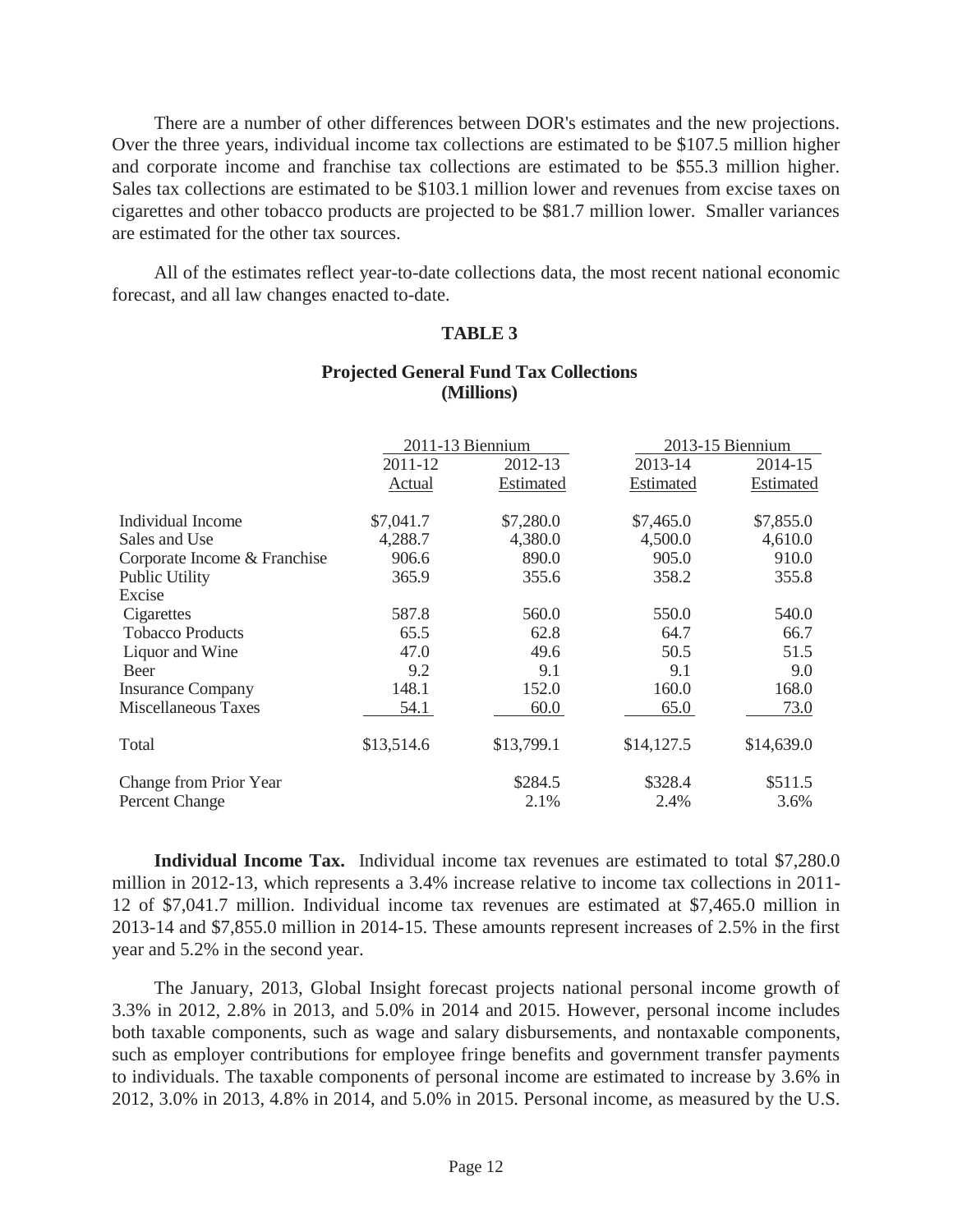Bureau of Economic Analysis, does not include income from capital gains realizations. The tax revenue estimates include a one-time upward adjustment in the amount of income tax paid on capital gains for tax year 2012. This reflects both recent increases in asset markets and the realization of gains timed to avoid the increase in the federal capital gains tax rate under the expiration of the Bush tax cuts and the enactment of the American Taxpayer Relief Act of 2012.

 On a year-to-date basis, after adjustments to account for timing impacts, collections are 4.3% higher than the same period in 2011-12, but as of November, 2012, year-to-date collections exceeded the comparable amount for the prior year by only 2.8%. The increase in December collections was fueled primarily by a large increase in December withholding. However, withholding payments do not reflect two factors that help explain why the 4.3% increase is not expected to be sustained through the end of the year. First, a relatively large indexing adjustment was made to the sliding scale standard deduction and the tax brackets for tax year 2012. Second, several law changes are being implemented that will reduce collections. These include continuing the phase-in of the deduction for health insurance premiums paid by employees whose employer pays some portion of their health insurance costs and the deduction for child and dependent care expenses. In addition, the deduction authorized under 2011 Wisconsin Act 1 for health savings accounts (HSAs) was first allowed in tax year 2011. As the health insurance and child care deductions continue to be phased in and as health care costs continue to increase, amounts deducted under the three provisions are expected to increase in each of the next two years. The fiscal effects of recent law changes are estimated to lower collections by about \$60 million in 2012-13 and by over \$100 million in each year of the 2013-15 biennium.

 **General Sales and Use Tax.** State sales and use tax revenues totaled \$4,288.7 million in 2011-12, and are estimated at \$4,380.0 million in 2012-13. The estimate represents an increase of 2.1% over the prior year. Sales tax revenues in the next biennium are estimated at \$4,500.0 million in 2013-14 and \$4,610.0 in 2014-15, reflecting growth of 2.7% and 2.4%, respectively.

 Sales tax collections through December, 2012, are 1.6% higher than the same period in 2011. If the impacts of law changes and one-time refund payments are accounted for, the adjusted year-to-date growth rate is 2.8%. The projections reflect year-to-date collections, forecasts for growth in taxable personal consumption expenditures, and previously enacted law changes.

 **Corporate Income/Franchise Tax.** Corporate income/franchise taxes are estimated to decrease from \$906.6 million in 2011-12 to \$890.0 million in 2012-13. Corporate income/franchise tax revenues are forecast to increase to \$905.0 million in 2013-14 and \$910.0 million in 2014-15. This represents a decrease in revenues of 1.8% in 2012-13, followed by increases of 1.7% in 2013-14 and 0.6% in 2014-15.

 The estimate for 2012-13 is based on year-to-date corporate income/franchise collections. Through December, 2012, collections were essentially flat when compared to the same period in 2011. However, a number of tax law changes, including allowing combined group members to share pre-2009 net business losses and the phase-in of the manufacturing and agriculture tax credit, were effective for tax year 2012 or 2013, and are estimated to decrease 2012-13 corporate income/franchise tax collections.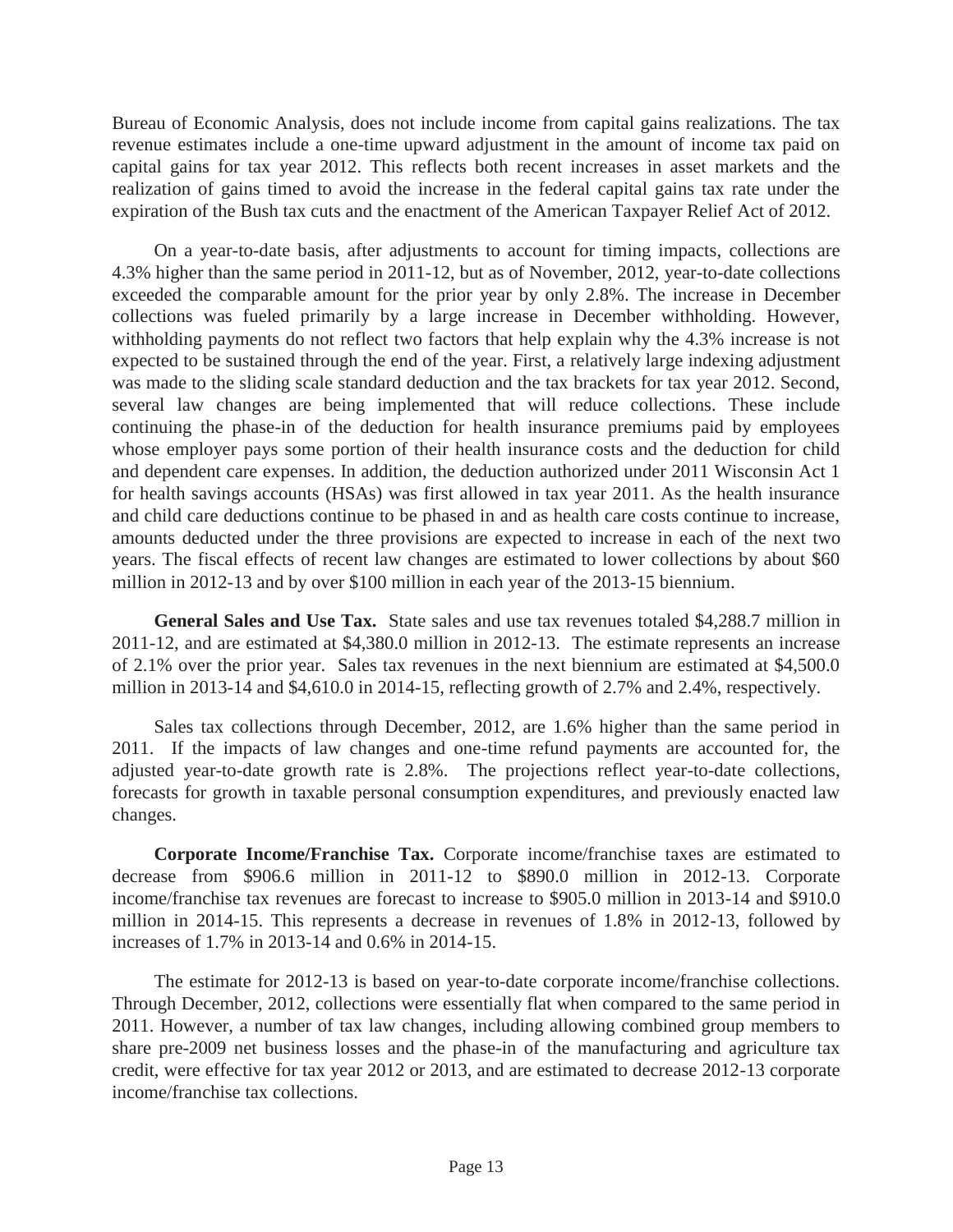Projected corporate income/franchise tax revenues for 2013-14 and 2014-15 reflect the forecast of consumer purchases, equipment investment, industrial production, and, as a result, corporate profits for 2013 and 2014. In general, businesses have significantly lowered their cost structures over the past few years. Companies have kept unit labor costs (compensation per unit of output) low, while increasing technological and supply chain innovation. Profit margins have expanded, and lower interest rates have allowed firms to reduce debt and generate increased cash flow. However, the savings that are generated from cost cutting are diminishing, and the expiration of the payroll tax cut is projected to dampen final demand for products and services. As a result, economic activity is projected to slow in 2013, before rebounding in 2014. It should be noted that the forecast assumes that Congress and the President will reach agreements on extending the debt ceiling and on deficit reduction.

 The corporate income/franchise tax revenue estimates for the biennium have been adjusted to reflect the impact of tax law changes, including allowing members of combined unitary groups to share pre-2009 net business losses, and the phase-in of the manufacturing and agriculture tax credit. In general, the adjustments resulted in a significant decrease in estimated annual corporate income/franchise tax collections.

**Public Utility Taxes.** Public utility taxes are estimated to be \$355.6 million in 2012-13, \$358.2 million in 2013-14, and \$355.8 million in 2014-15. These estimates represent year-toyear changes of -2.8% in 2012-13, +0.7% in 2013-14, and -0.7% in 2014-15. The gross revenues tax group comprises about 70% of estimated collections over the three-year period, and private light, heat, and power companies are the largest taxpayer group among the gross revenues taxpayers. Utility tax collections from private light, heat, and power companies are estimated to decrease in each of the next three fiscal years. For 2012-13, a decrease of 0.1% is due primarily to low natural gas prices and a mild heating season. While natural gas revenues are projected to increase in 2013 and remain stable thereafter as greater equilibrium between supply and demand is achieved, decreasing revenues are estimated in the wholesale electricity market in the 2013-15 biennium. Recent acquisitions by investor-owned utilities of "merchant" plants owned by independent power producers and the projected shutdown of the nuclear power plant in Kewaunee are the cause for the decrease.

 In addition to private light, heat, and power companies, other taxpayers in the gross revenues group include electric cooperatives, municipal light, heat, and power companies, and carline companies, and, together, collections from these taxpayers are estimated to increase by 0.3% in 2012-13 and then decrease by 0.6% in 2013-14 and 0.4% in 2014-15.

 Companies subject to a state ad valorem tax comprise the other group of taxpayers covered under public utility taxes. Collections from these taxpayers are estimated to decrease by 9.3% in 2012-13, but then increase by 3.7% in 2013-14 and decrease by 1.2% in 2014-15. Adjustments to 2012 taxable values for certain telecommunications and pipeline companies will cause the decrease in 2012-13 collections. Thereafter, changes in the statewide average property tax rate are responsible for much of the change in ad valorem taxes.

**Excise Taxes.** General fund excise taxes are imposed on cigarettes, liquor (including wine and hard cider), tobacco products, and beer. In 2011-12, excise tax collections totaled \$709.5